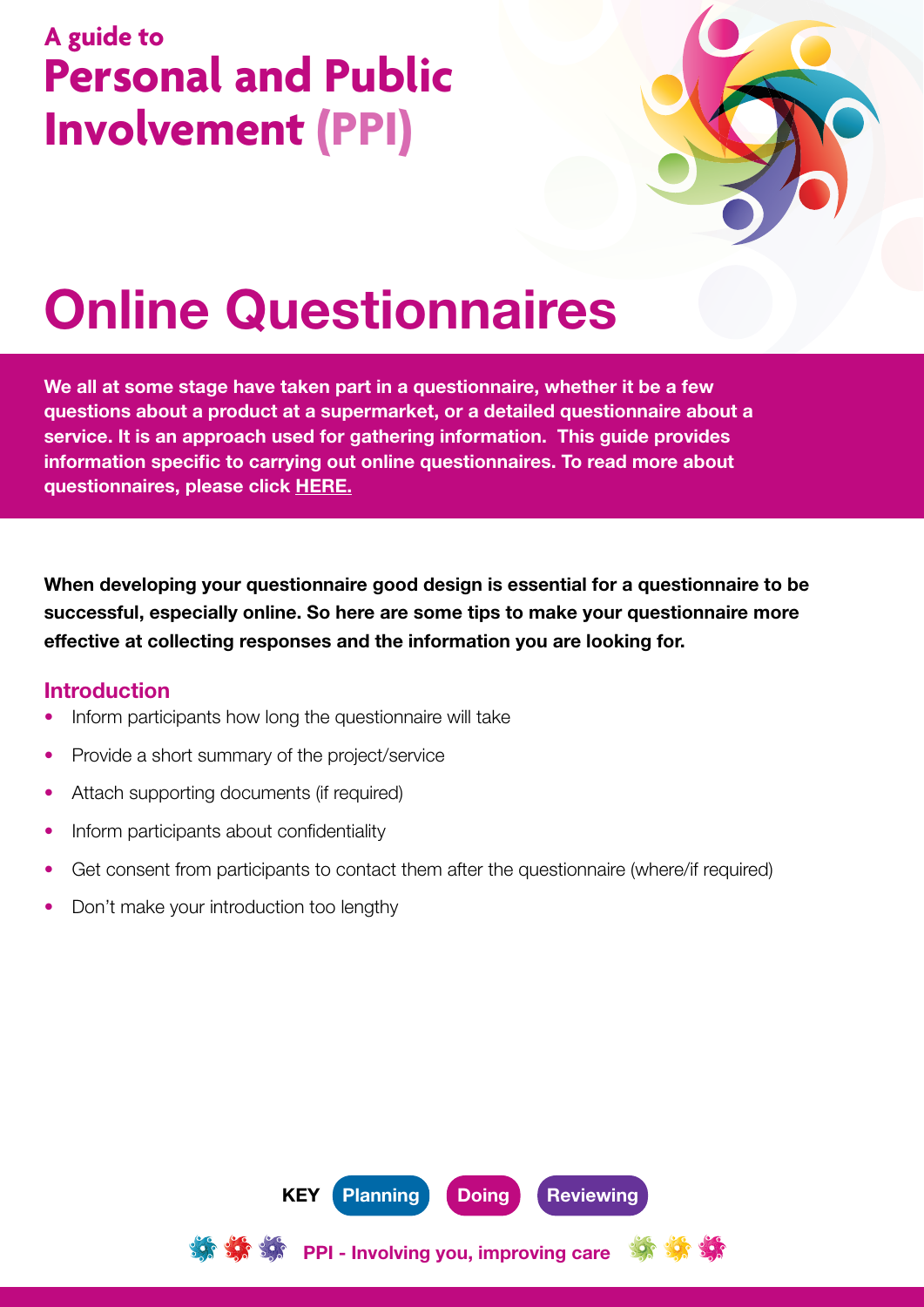#### The Questions

#### Points to remember when developing your questionnaire:

- Keep your questionnaire short
- Save sensitive questions to the end
- Group questions together according to the topic
- Closed questions are easier to analyse
- Open questions allow participants to expand on their views
- Arrange questions from the generic to the specific
- Include directions how to answer before the questions (e.g. 'tick one only' or 'tick as many as you think appropriate')
- The rating scale is explained when using Likert scale type questions, always use them in the same way, e.g. from very good to very bad
- Place response options horizontally, except when using tables
- Have a look at existing questionnaires are there question types that might work well for your questionnaire?
- Make sure you know your target audience are you targeting a specific set of service users, patients or carers or is it aimed at all those who use your service?
- Will this be a stand-alone questionnaire or be used as part of a range of involvement methods?
- Try out the questionnaire with colleagues before you send it to a wider audience
- Have you considered the needs of hard to reach groups? Do you know if any of the participants have a disability or do not speak English?

PPI - Involving you, improving care

KEY Planning Doing Reviewing